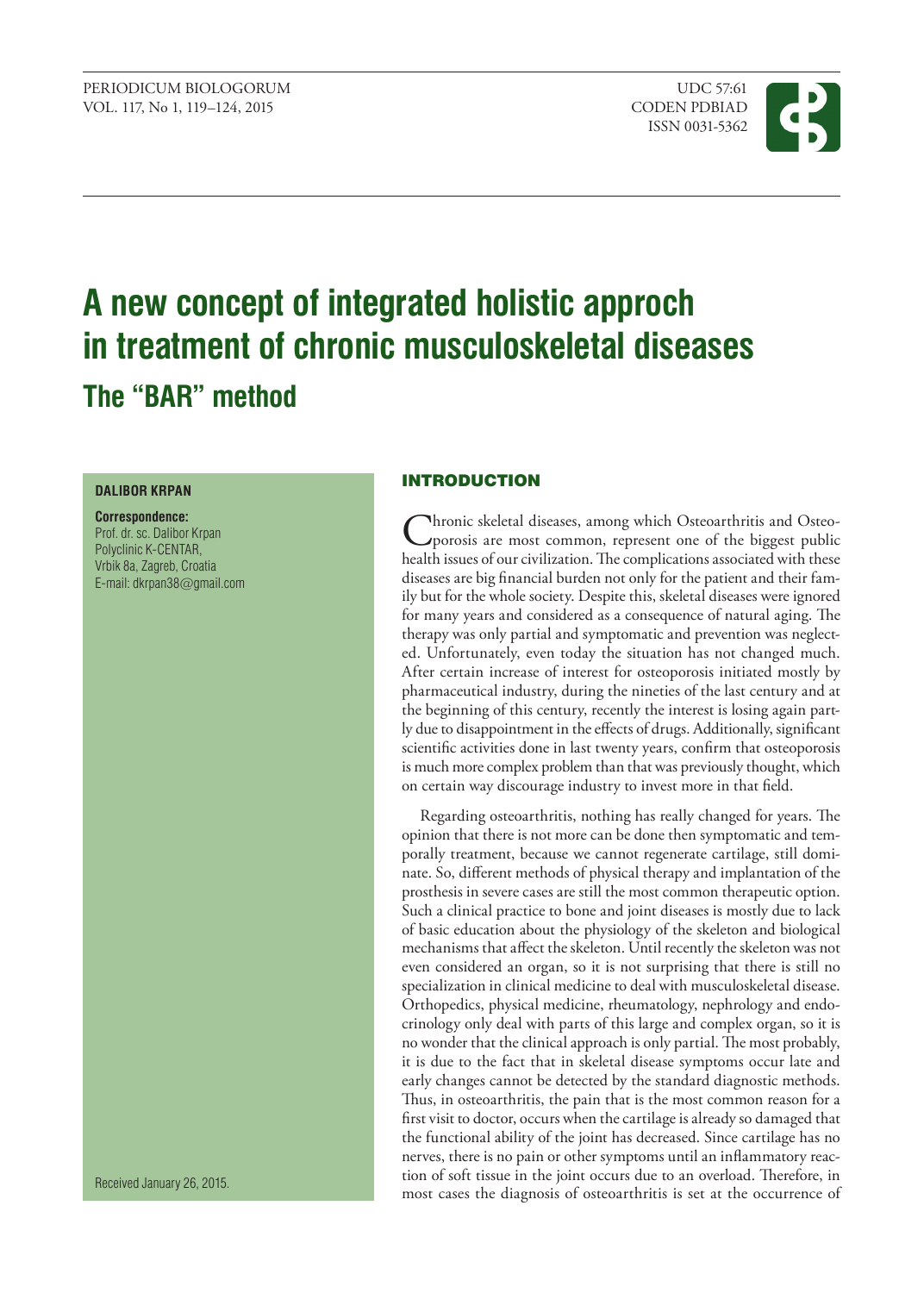complications and not in the beginning of the disease. Since the physical therapy and medication could not affect the cause of the disease or restore the normal function of the joint, the treatment was only symptomatic and temporary. Very often gradual deterioration would occur and the surgical implantation of endo-prosthesis would be left as the only solution. But neither this resolves the problem. In the best case, the function of some joints would be improved, but in vast majority the damage affects the whole skeleton, therefore the surgery cannot be the final solution, and cannot cure the patient.

Regarding osteoporosis, the clinical approach is mostly limited to pharmacological therapy which cannot rebuild the bone, and in the most of patients cannot show long term effects. In addition, the drugs have side effects, some of which cannot be predicted or detected, so it is possible that long-term use of drugs rather than improve, worsen the quality of the bone and result in severe fractures. Furthermore, most patients with osteoporosis have a certain degree of osteoarthritis, thus the reduced functional capacity of the skeleton is a consequence of the joint effect of various etio-pathogenetic factors and therefore drugs are not be able to reduce the problem.

Hence, a logical question arises. Why is it that despite the progress in the understanding of biological mechanisms that affect the skeleton and the introduction of new technologies and methods, there is no significant improvement of treatment of the chronic skeletal diseases, as is the case in some other areas of medicine? Why there is still missing a substantially program of prevention by which we will be able to significantly reduce the serious consequences and the costs of treatment, as is achieved for example in the treatment of hypertension, dyslipidemia, diabetes and malignant diseases?

The most probably the answer is the fact that the necessary changes in the approach and concept of treatment must be made. The skeleton is not just a collection of bones and joints, then complex organ with multiple functions, metabolic and bio-mechanic, which are linked in whole. Therefore, changes in one part of the skeleton are transmitted to the whole skeleton. For example, knee osteoarthritis is not only knee disease, because it leads to significant disturbance of bio-mechanics and thus overload of the other joints with consecutive osteoarthritis in these joints. Therefore, possible knee replacement cannot solve the problem as a whole. It will reduce pain in operated knee, but not correct completely bio-mechanics and cure the patient in generally. Less known fact is that due to the disturbed bio-mechanical balance, which is a result of osteoarthritis, the bone quality deteriorates and the risk of fractures increases. In such cases, because of the calcifications that follow osteoarthritis, often we will not find low mineral density on the bone densitometry and we will not recognize osteoporosis, although that is the case. After all, it is well known that in almost 50% of minor trauma fractures, that are a sure sign

of poor bone quality, meaning osteoporosis, we have normal results of bone densitometry.

So, there is plenty of evidence which suggest that something must be changed in the approach to chronic bone and joint diseases. Fortunately, in recent years, driven by an increasing interest from industry and better funding of research, there is a major breakthrough in understanding the biology of skeleton. Also there was a significant increase in the treatment options with the introduction of new drugs and technologies. Now it is up to clinicians and the whole society to take the new scientific knowledge and technological possibilities and apply them into clinical practice.

## THE "BAR" METHOD – A NEW CONCEPT IN THE TREATMENT OF CHRONIC OSTEOARTICULAR DISEASES

#### Why do we need a new concept of treatment?

Based on scientific studies and clinical experience, we can say the following:

- 1. Skeleton is a complex organ which must be consider as a whole. It consists of a number of bones and joints and at least three types of tissues: bone, cartilage and muscle-fibrotic tissue.
- 2. Skeleton is affected by many factors which can be divided into genetic, bio-mechanical and metabolic. Since the structure of the bone is constantly changing through a process of bone remodeling we can say that bone structure and quality is the result of all of these factors.
- 3. Function of the skeleton as a whole depends on the structure and quality of all its parts. Therefore it is always necessary to implement integrated treatment for the skeleton as a whole.
- 4. Diagnostic methods that we have available cannot accurately determine the condition of the skeleton. Therefore it is necessary to make an assessment of the condition with a combination of several methods to predict the risks and dynamics and on these bases plan the treatment. This requires good knowledge about the biology of the skeleton and possibilities of the diagnostic and therapeutic methods. It is important to improve the education of physicians in this area since it is deficient.
- 5. Since it is not possible for the same therapeutic agent or drug to act on all parts of the skeleton, it is necessary to implement a combination of several methods when conducting the treatment.
- 6. The common clinical practice to the treatment of chronic bone and joint disease does not yield satisfactory results and does not accept any of the above facts. Therefore it is necessary to change the approach and introduce a new concept.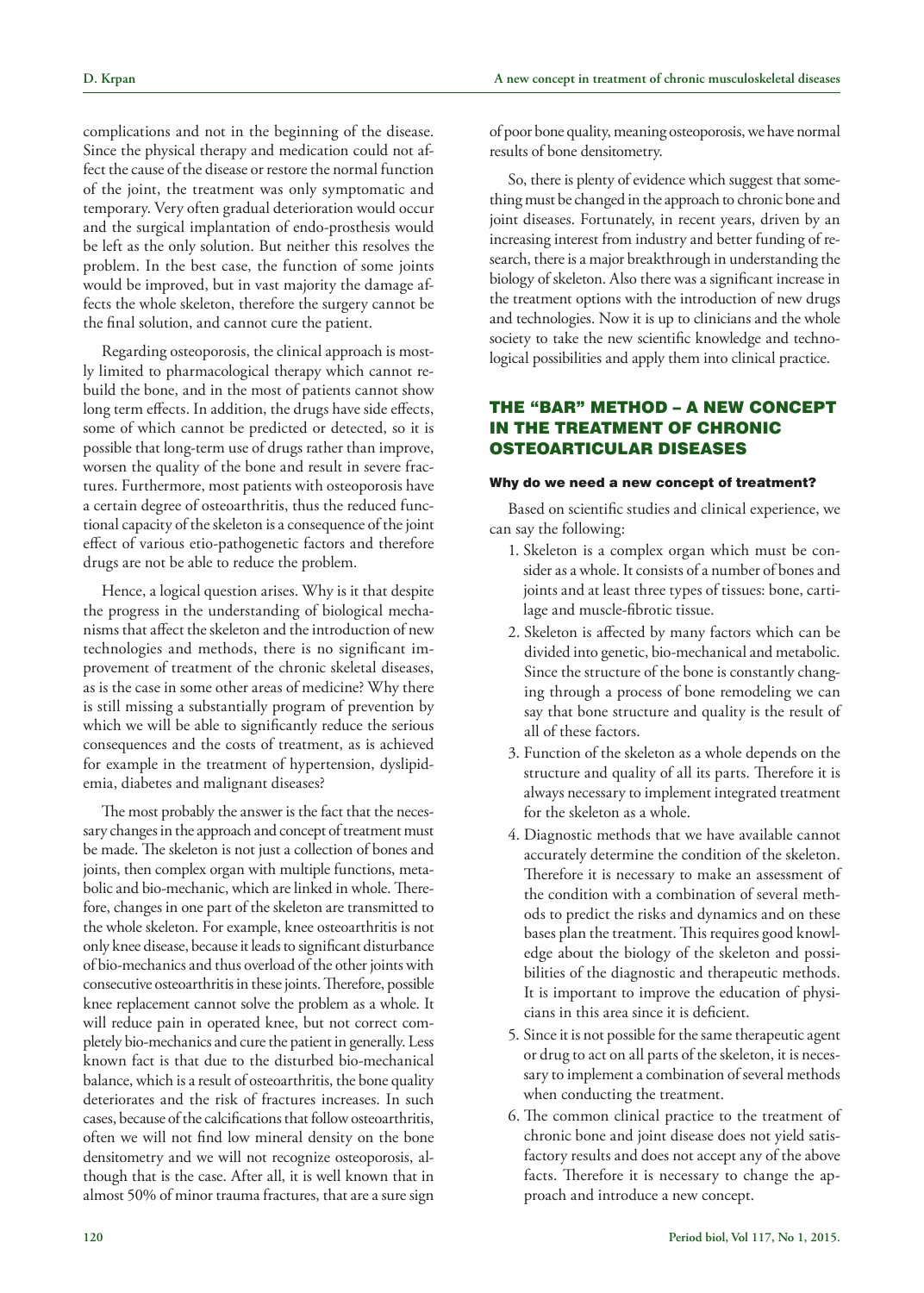#### What requirements must the new concept of treatment meet?

- 1. Take into consideration everything that has been confirmed so far through scientific studies and clinical experience.
- 2. Introduce the new methods and technologies which will respect individual differences of patients and thus act on improving the bio-mechanics, metabolic balance, mobility and initiate tissue regeneration processes, as much as possible.

## What is the "BAR" method?

"BAR" stands for: B – biomechanics A – analgesia R – regeneration. It is an integrated, holistic approach to the treatment using a combination of methods to improve the "bio-mechanics" and to provide a good and regular biomechanical stimulus for the bones. It relieves the pain and improves mobility. It also stimulates the regeneration of cartilage and bone formation.

We can improve bio-mechanics through the use of appropriate daily exercise ("Tae do"). Correction of biomechanical balance is achieved with the usage of Isokinetic dynamometry and digital podometry.

Treatment of pain in general is the treatment of the skeleton as a whole, because the pain is only a signal indicating chronic lesions. Therefore, measures that improve the bio-mechanics and encourage the regeneration of cartilage can reduce pain as well. But, since these effects take time, sometimes certain additional procedures need to be implemented in the cases where the patient suffers from severe pain. For this we can use a variety of methods and drugs (NSAR, analgesics), physical therapy and surgical treatment. It is important however to emphasize that these measures will have only a temporary effect if a complete "BAR" program is not carried out.

Particularly importance has methods that encourage the regeneration of cartilage and bone formation, because that treats an origin of the problem resulting in a longterm effect. So far we have not had methods or technologies that can regenerate cartilage, but in recent years such opportunities have appeared. One of these is MBST – the therapeutic nuclear magnetic resonance.

So, "BAR" method is a concept, not a method limited just on one or few procedures, and must be individually adjusted. Strategic procedures which provide a holistic principle to skeleton and which are recommended in all cases are: specific exercise, such as "Tae do" program, isokinetic dynamometry and therapeutic nuclear magnetic resonance (MBST). Since isokinetic dynamometry and new methods of regenerative medicine are presented in separate chapters, in this chapter will be discussing the two key methods of "BAR" concept which is les known: "Tae do" exercise and Therapeutic nuclear magnetic resonance (MBST).

#### "TAE DO" EXCERSISE

Despite a fact that exercise is commonly recommended to patients, there is no much attention paid to the type of exercise which is the most suitable for skeleton disease. Usually, it is considered as les important. But, due to significant improvement of our knowledge of bone metabolism and clinical experience, it's clear that exercise is crucial in prevention and treatment of skeleton disease, but it is not irrelevant what kind of exercise is practicing.

## The basic principles which exercise need to meet

In order for any exercises to be effective in the prevention and treatment of osteoporosis, they must fulfill certain conditions:

- 1. The exercises must cause the intermittent contraction of the muscles, which achieves the alternating action of forces on the bone, which is an important stimulus for bone remodeling. Muscles contractions stimulate bone cells giving the information where bone need to be improved. That is, since, the muscles are attached to the bones, the forces of pulling and pressure, which are transferred to the bone on every contraction of the muscle, stimulate the reconstruction of the bone, transferring "information to the bones" that they need to be "strengthened" in that place.
- 2. The more muscles be engaged by causing them to contract, the more bones will be stimulated in the right way.
- 3. The movements in the exercises must be strictly controlled, since the exercises are primarily aimed at patients whose bones are weakened in terms of their biomechanical strength (osteoporosis), or some other metabolic bone disease and most of them also have degenerative and deforming changes to their joints (osteoarthritis) and there is a danger that sudden, uncontrolled movements could lead to damage to the skeleton, or even a fracture or a deterioration of the painful syndrome.
- 4. The exercises must be linked together in a logical system which is easy to remember, which is motivating, interesting and simple so that the patient will enjoy performing it, since even the best thought-out exercise system is useless if those at whom it is aimed are not satisfied when they perform it.

#### WHAT IS TAE-DO?

Tae-do is a special program of exercises which use some of the principles of the Korean martial art taekwondo, and the latest scientific experience and insights into the pathogenesis of osteoporosis. It is based on the performance of controlled movements with energy directed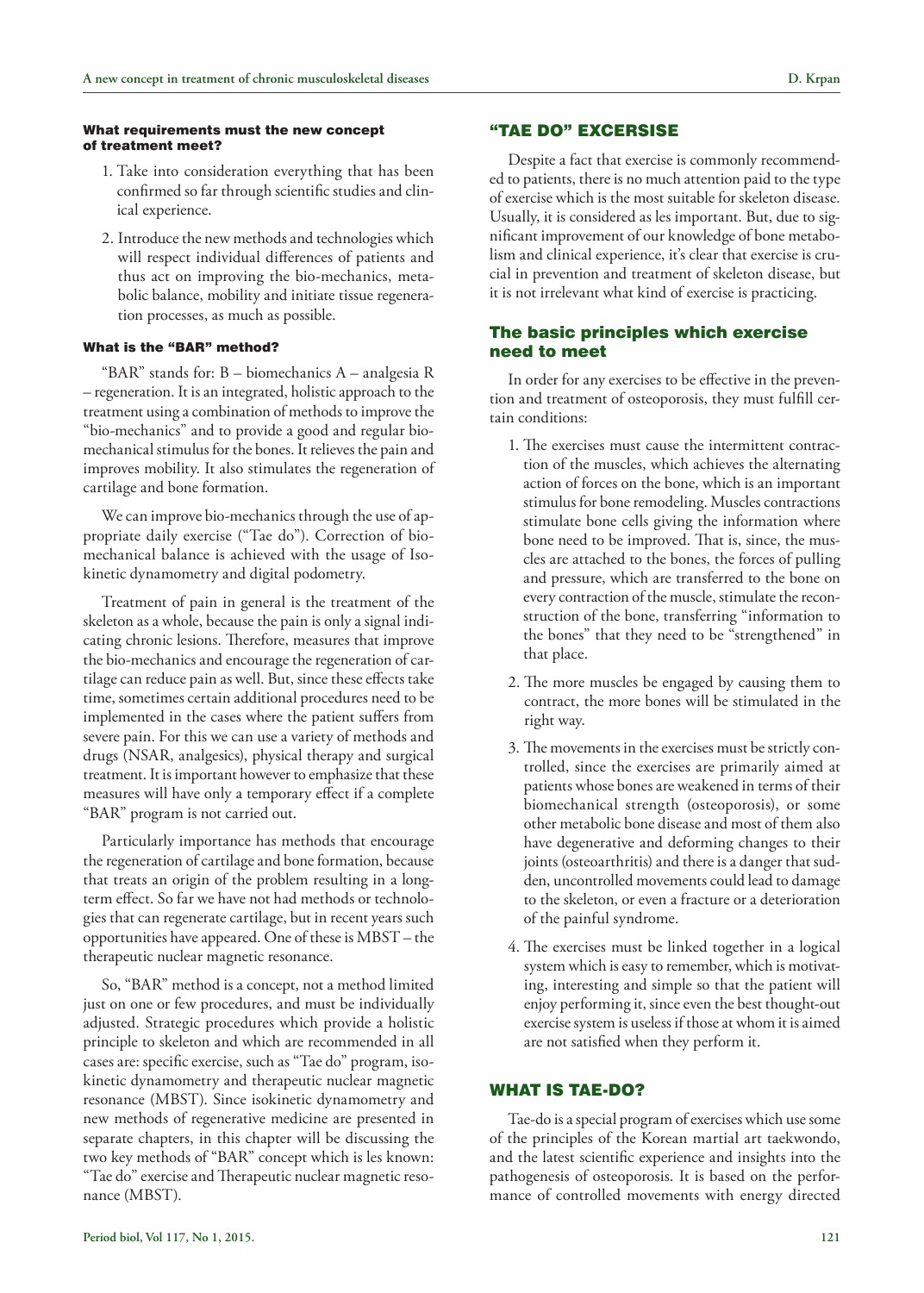contractions of the muscles in the course of certain movements. The title "tae-do" comes from words in the Korean language. "Tae" means movement with the legs or movement of the body, and "do" means the method, and in a figurative sense tae-do means an active attitude towards something, for example towards disease.

#### What are the advantages of Tae-do over classical exercises?

The basic principle, on which martial arts are based, is how to use the energy of the mind and body in the most rational manner in performing movements. Although the final aim of these skills is to prepare for battle with potential opponents, the techniques of the exercises based on these principles have a far wider significance, since they basically offer a way of achieving a balance between the " spirit and the body", and to move in the most efficient way. These exercises affect the entire system of movement, starting with the brain, where the "command" is created for a certain movement, via the nerve system by which that stimulus is carried to the muscles, as the executing organs who perform the movement.

Using the techniques and principles of taekwondo, the traditional Korean martial art, tae-do influences not only the muscles and, by means of muscle contractions, the bones, but more than standard exercises it also affects the balance and improve mobility in general, which is important to reduce the risk of falls, which are particularly dangerous to those who suffering from osteoporosis, since even a minor fall may cause serious fractures.

Tae-do as a system of physical exercises is not only suitable for patients with osteoporosis, osteopenia and other metabolic bone diseases, but it is a universal system of exercises and may be undertaken by anyone regardless of their gender or age. Therefore there is no limitation regarding when to start or when to do these exercises. In view of the role of tae-do in the prevention and treatment of osteoporosis, it is best to start exercising before serious consequences of the disease become apparent, which means in all cases where osteopenia has been diagnosed. However, part of the tae-do program may be undertaken even in cases of severe osteoporosis, limited mobility or the presence of other chronic diseases, e.g. ischemic heart disease, which limits physical activity. Of course in all cases of proven osteoporosis, as well as tae-do, it is vital to undertake medicinal therapy on the basis of diagnostic procedures and the doctor's opinion.

The tae-do exercise system is run in two forms or levels:

**"The first level or "basic course of exercises"** is aimed at patients with restricted mobility or those who are not willing to spend several hours a week going to a gym or work in a group of supervised training. It consists of a limited number of simple exercises which are repeated in a specific order. All these exercises are done sitting down; they are simple, controlled, and easy to remember and may be done by patients who are seriously ill. They are designed so that they may be learned easily through just a few lessons with an instructor, after which the patient may do them alone at home, at work, outdoors...A disadvantage of this level of tae-do is that the exercises are intended to be carried out alone at home, and their success depends on how far the patient is determined, motivated and responsible, since success may only be expected if the exercises are carried out regularly and in the correct manner.

**The second level ("advanced course")** consists of exercises to be done in groups as supervised training several times a week. The exercises consist of rhythmic repetition of simple movements that is basic taekwondo techniques of kicks, punches and blocks with energy directed muscle contractions. It can be performed with music and combined in different pattern.

Since this is training using a large number of different movement and a richer choreography, where tens of exercises alternate, this tae-do system is intended for supervised training in a gym.

## NUCLEAR MAGNETIC RESONANCE THERAPY – MBST

## What is MBST (nuclear magnetic resonance therapy?)

The nuclear magnetic resonance therapy – MBST, has been lately well established as the new nonsurgical therapy for musculoskeletal disorders. It is using the physical phenomenon of the nuclear magnetic resonance, well known from the MRI or NMR, the most sophisticated diagnostic procedure. A therapeutic use of the nuclear magnetic resonance for osteoarthritis, sports and accident injuries, osteoporosis, and metabolic disorders of the bones is a reasonable alternative and supplement of today's existing therapeutic spectrums as there is a tremendous need for effective therapies for these medical problems. In particular, because causal therapies are only symptomatic and are not able to achieve effect as MBST can do. Additional advantage of this method is that it has shown no side effects so far and is considered as painless.

The development of MBST and therapy equipment, which is using the nuclear magnetic resonance for the treatment of musculoskeletal disorders such as arthritis, osteoporosis and sports injuries as well as accident injuries, was by coincidence. Patients with joint pains reported, initially unexplainable, after frequently used MRI examinations repeatedly about amelioration of their pains. Doctors, biologists and physicists finally came to the conclusion that it could be the phenomenon of the MRI causing this positive effect. In several years of work in collaboration with respectable scientific institutes, company MedTec from Germany developed and patented as MBST, therapy systems which use the same physical principle as the MRI units, the nuclear mag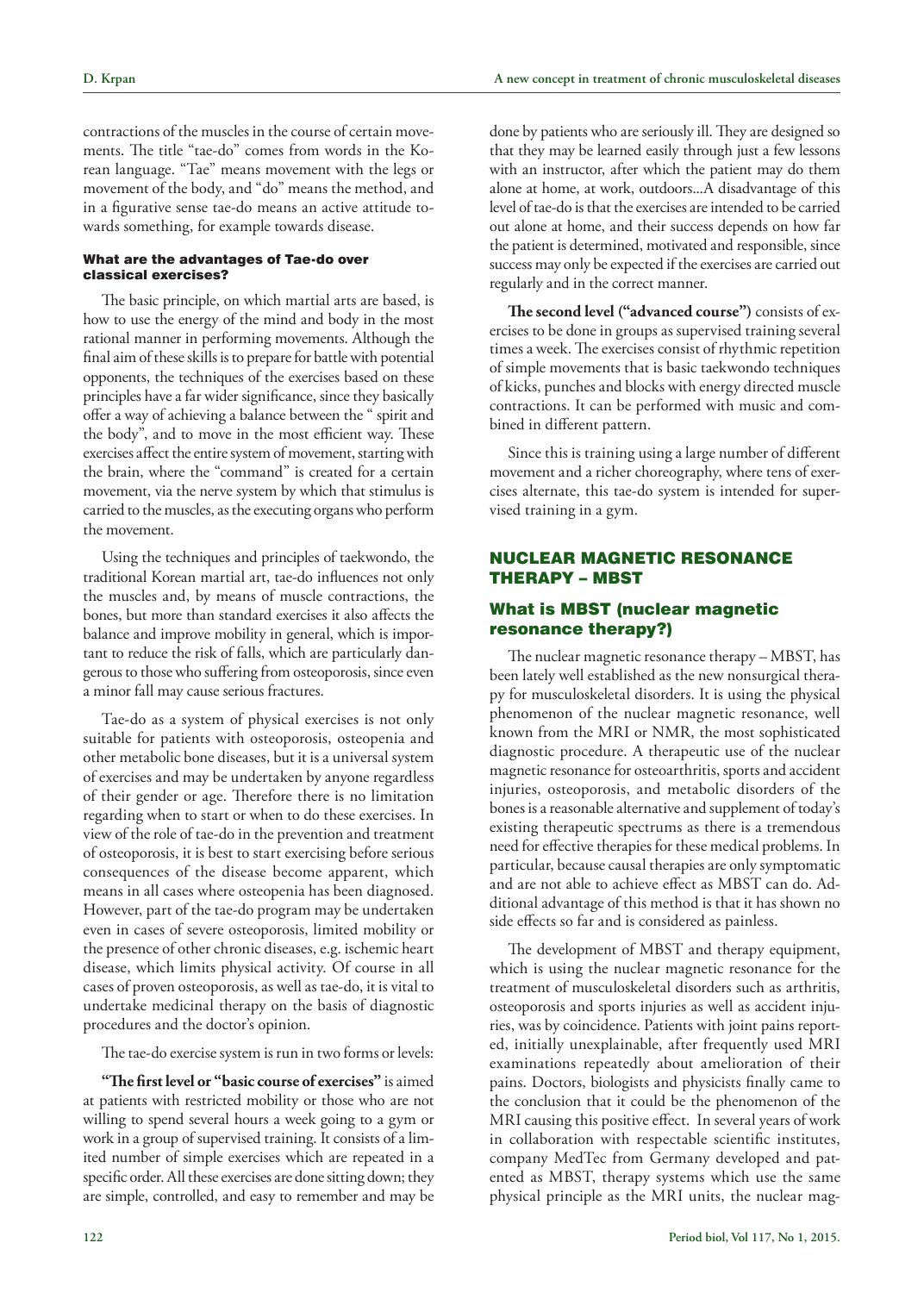netic resonance imaging, but with much weaker electromagnetic fields and radio frequencies as the MRI technology. So, from a technological point of view, the nuclear magnetic resonance therapy has been derived from the MRI. Both use the same physical phenomenon. The therapy equipment from MBST is using field strengths from 0.4 to 2.35 MilliTesla for 17 to 100 kilo Hertz in the magnetic resonance frequency. The field strength varies depending on the treatment system and regime. In an opinion of the Physikalischen Instituts der Universität Würzburg, Lehrstuhl für Experimentelle Physik 5, Prof. Dr. P. Jakob (2005), was irrevocable found that the therapy equipment MBST meet all scientific terms to create the conditions of nuclear magnetic resonance by the "fast adiabatic passage". This is also an absolute unique selling proposition against the therapy systems with pulsating magnetic fields on the market, which therapeutically effective elements only a pulsating magnetic field represents. Three fields of different characteristics are necessary contrary to the production of nuclear magnetic resonance conditions:

- 1) Static main magnetic field
- 2) Variable sweep dB0/dt field parallel to the main magnetic field
- 3) Electromagnetic-changing field B1 (t) must be sufficient with the Larmor – condition and perpendicular to the other fields

These fields are presentable over a magnetic resonance detector and an oscilloscope and mark clearly the detectable therapeutic volume of MBST ® therapy devices. The over the radio frequency modulated treatment sequences agree with the body vibration frequencies so that a stimulation of cartilage and bone tissues takes place.

Numerous studies have been performed over the effectiveness of nuclear magnetic resonance therapy in prestigious universities and research institutes who meet the evidence criteria of medical sciences. All the studies clearly confirmed the regeneration of the cartilage and stimulation of bone formation, as well as significantly clinical improvement. One of the basic study, done in prestige scientific institutions in Germany, in Achen, Julich and Grunstadt, published in Medhodes Find Exp Clin Pharmacol 27 by A. A. Temiz-Artmann, P. Linder, P. Kayser, I. Digel, G.M. Artmann, and P. Lücker, revealed that MBST treatment did not induce apoptosis or affect cell viability of human chondrocytes and osteoblast cultures, but showed an elevated cell proliferation rate quantified by cell count *(1).* It was proved also that MBST exposure stimulates production of the new collagen and decrease "old" cross linking collagen *(2).* The effect on the cartilage was proven on animal model as well as on the humans *(3).* A number of clinical studies confirmed a significant clinical improvement in the case of osteoarthritis and in the case of osteoporosis a significant increase of BMD *(3-26).*

## **CONCLUSION**

Statistical analysis of number of clinical studies on patients with osteoarthritis on different joints treated with MBST - Nuclear Magnetic Resonance Therapy, after only one MBST cycle of 5 or 7 days shows:

- general improvement ranging from over 60% up to 80% and more
- pain reduction down to about 50% of the initial score
- constant decrease of pain intensity and frequency at different conditions
- All these improvements have been proved to get the maximum result at 8 weeks to 6 months after therapy but also lasting on a one year period.

Studies of osteoporosis treatment showed significant increase of BMD up to 35 %, T-score, up to 33,9 % and Z-score up to 72,46 %.

Based on the clinical experience, result of scientific and clinical trials as well as the cost and benefit analysis it is recommend, as the most rational use of MBST in the fallowing conditions:

- 1. MBST program of 3 or 5 days once per year for all persons with increased risk of osteoarthritis or osteoporosis in combination with regular exercise.
- 2. MBST program of 5 or 7 days for all persons with osteoarthritis once per year together with exercise and pain relief therapy.
- 3. MBST program of 7 days twice a year in combination with physical therapy and sometimes with orthopedic therapy in the patients with severe osteoarthritis.
- 4. MBST program for osteoporosis 10 days in the case of osteopenia, increased risk of osteoporosis or in the case in which pharmacotherapy failed or has an increased risk of adverse effect.

## REFERENCES

- **1.** Temiz-Artmann A, Linder P, Kayser P, Diegel I, ARTMANN G M, LUCKER P 2005 NMR In Vitro Effects on Proliferation, Apoptosis, and Viability of Human Chondrocytes and Osteoblasts. *Methods and Findings Exp. Clin. Pharmacol 27(5):* 391-394
- **2.** Diegel I, Kuruglan E, Linder P t, Kayser P, Porst D, Braem G J, Zerlin K, Artmann G M, Temiz Art-MANN A 2007 Decrease in extracellular collagen crosslinking after NMR magnetic field application in skin fibroblasts. *Journal of the International Federation for Medical and Biological Engineering 1(45):* 91-97
- **3.** Jansen H, Brockkamp T, Poletta J R L, Ockaman S, RASCHKE M J, MEFFERT R H 2006 Does have Low-Energy NMR an effect on gonarthrosis in rabbits. 52nd Annual Meeting Orthopedic Research Society. Chicago, March. –Scientific lecture
- **4.** Steinecker-Frohnwieser B, Weigl L, Weberhofer G, Kullich W, Kress H G 2014 The Influence of Nuclear Magnetic Resonance Therapy (NMRT) and Interleukin IL1-*b* Stimulation on Cal 78 Chondrosarcoma Cells and C28/ I2 Chondrocytes. *J Orthopedics Rheumatology 1(3):* 9